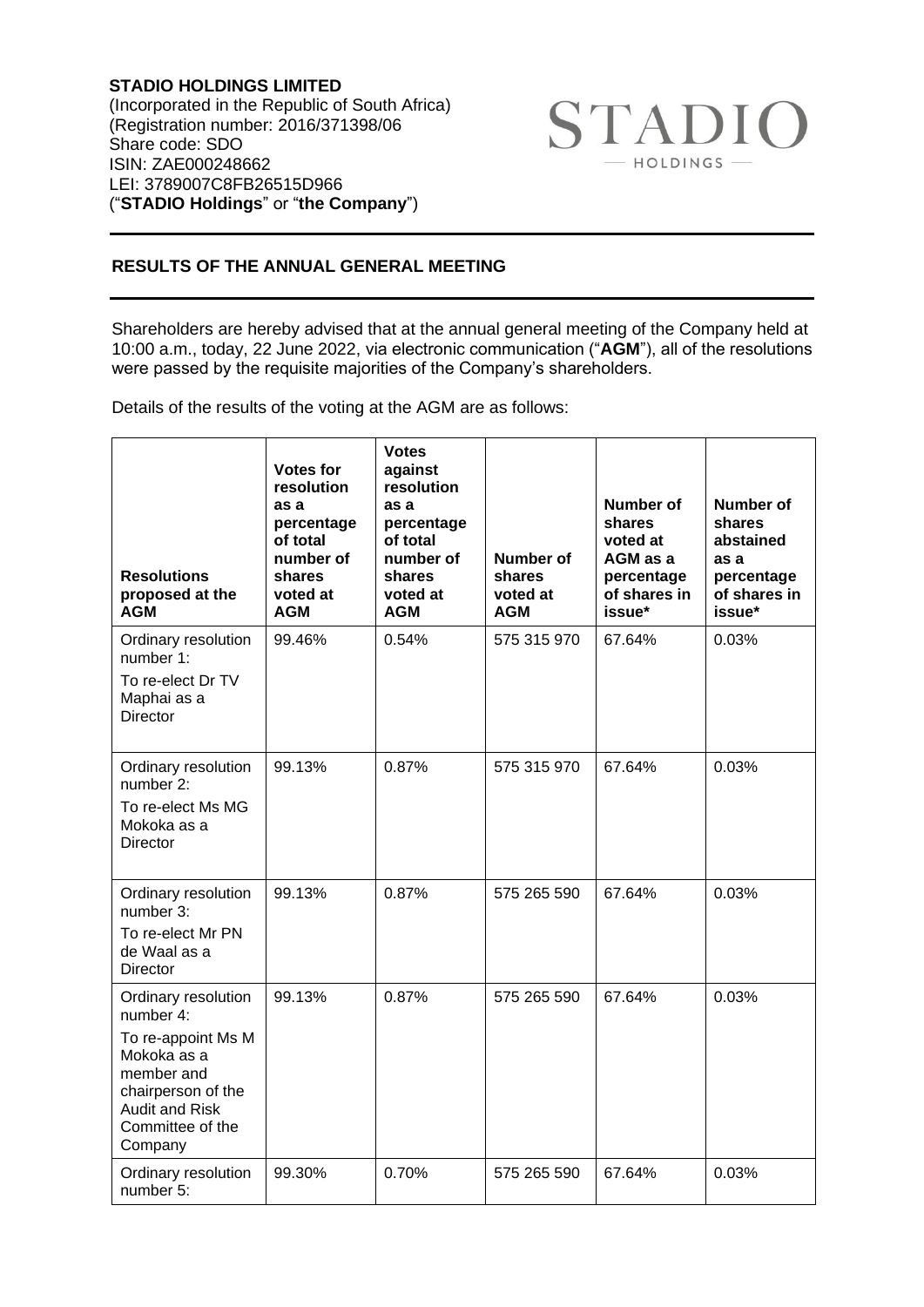| To re-appoint Dr<br>CB Vilakazi as a<br>member of the<br><b>Audit and Risk</b><br>Committee of the<br>Company |        |        |             |        |       |
|---------------------------------------------------------------------------------------------------------------|--------|--------|-------------|--------|-------|
| Ordinary resolution<br>number 6:                                                                              | 99.30% | 0.70%  | 575 315 970 | 67.64% | 0.03% |
| To re-appoint Dr<br>TH Brown as a<br>member of the<br><b>Audit and Risk</b><br>Committee of the<br>Company    |        |        |             |        |       |
| Ordinary resolution<br>number 7:                                                                              | 99.46% | 0.54%  | 575 315 970 | 67.64% | 0.03% |
| To re-appoint PwC<br>Inc. as the auditor                                                                      |        |        |             |        |       |
| Ordinary resolution<br>number 8:                                                                              | 85.75% | 14.25% | 575 315 970 | 67.64% | 0.03% |
| General authority to<br>issue ordinary<br>shares for cash                                                     |        |        |             |        |       |
| Ordinary resolution<br>number 9:                                                                              | 96.77% | 3.23%  | 571 721 249 | 67.22% | 0.45% |
| Non-binding<br>endorsement of<br>STADIO Holdings'<br>remuneration policy                                      |        |        |             |        |       |
| Ordinary resolution<br>number 10:                                                                             | 99.29% | 0.71%  | 574 804 674 | 67.58% | 0.08% |
| Non-binding<br>endorsement of<br>STADIO Holdings'<br>implementation<br>report on the<br>remuneration policy   |        |        |             |        |       |
| Ordinary resolution<br>number 11:                                                                             | 96.78% | 3.22%  | 571 771 629 | 67.23% | 0.45% |
| Amendments to the<br><b>STADIO Group</b><br>Share Incentive<br><b>Trust Deed</b>                              |        |        |             |        |       |
| Special resolution<br>number 1:                                                                               | 99.46% | 0.54%  | 575 262 621 | 67.64% | 0.03% |
| Remuneration of<br>chairperson of the<br>Board                                                                |        |        |             |        |       |
| Special resolution<br>number 2:                                                                               | 99.46% | 0.54%  | 575 313 001 | 67.64% | 0.03% |
| Remuneration of<br>members of the<br><b>Board</b>                                                             |        |        |             |        |       |
| Special resolution<br>number 3:                                                                               | 99.46% | 0.54%  | 575 313 001 | 67.64% | 0.03% |
| Remuneration of<br>chairperson of the                                                                         |        |        |             |        |       |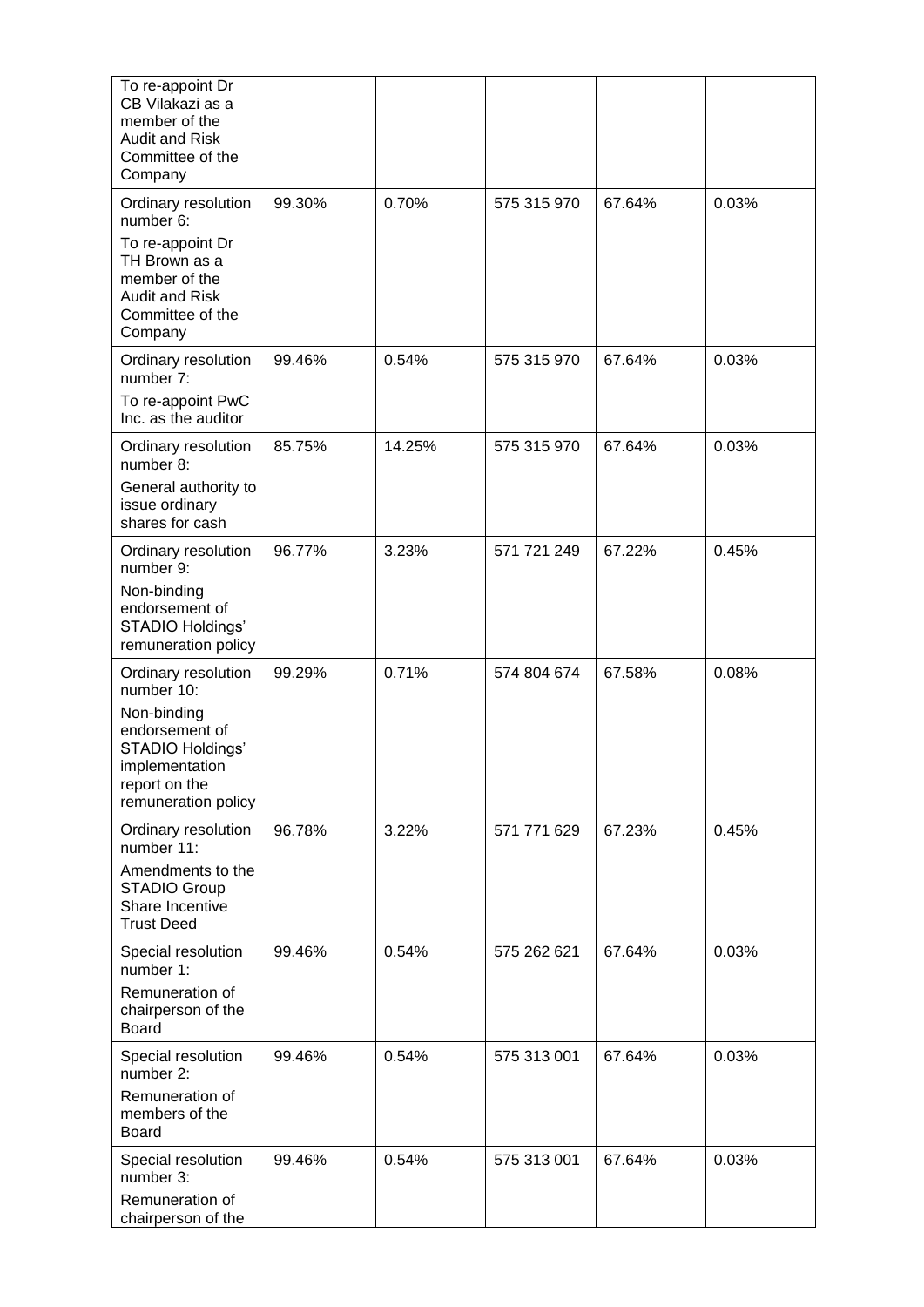| <b>Audit and Risk</b><br>Committee                                                                                                                                                         |        |       |             |        |       |
|--------------------------------------------------------------------------------------------------------------------------------------------------------------------------------------------|--------|-------|-------------|--------|-------|
| Special resolution<br>number 4:<br>Remuneration of<br>members of the<br><b>Audit and Risk</b><br>Committee                                                                                 | 99.46% | 0.54% | 575 313 001 | 67.64% | 0.03% |
| Special resolution<br>number 5:<br>Remuneration of<br>chairpersons of the<br>Remuneration and<br>Nominations<br>Committee                                                                  | 99.46% | 0.54% | 575 313 001 | 67.64% | 0.03% |
| Special resolution<br>number 6:<br>Remuneration of<br>members of the<br>Remuneration and<br>Nominations<br>Committee                                                                       | 99.46% | 0.54% | 575 313 001 | 67.64% | 0.03% |
| Special resolution<br>number 7:<br>Remuneration of<br>the chairperson of<br>the Transformation,<br>Social and Ethics<br>Committee                                                          | 99.46% | 0.54% | 575 313 001 | 67.64% | 0.03% |
| Special resolution<br>number 8:<br>Remuneration of<br>members of the<br>Transformation,<br>Social and Ethics<br>Committee                                                                  | 99.46% | 0.54% | 575 313 001 | 67.64% | 0.03% |
| Special resolution<br>number 9:<br>Inter-company<br>financial assistance                                                                                                                   | 98.73% | 1.27% | 575 315 970 | 67.64% | 0.03% |
| Special resolution<br>number 10:<br>Financial<br>assistance for the<br>subscription and/or<br>the acquisition of<br>shares in the<br>Company or a<br>related or<br>interrelated<br>company | 96.18% | 3.82% | 575 315 970 | 67.64% | 0.03% |
| Special resolution<br>number 11:<br>Share repurchases<br>by the Company<br>and its subsidiaries                                                                                            | 98.71% | 1.29% | 575 315 970 | 67.64% | 0.03% |